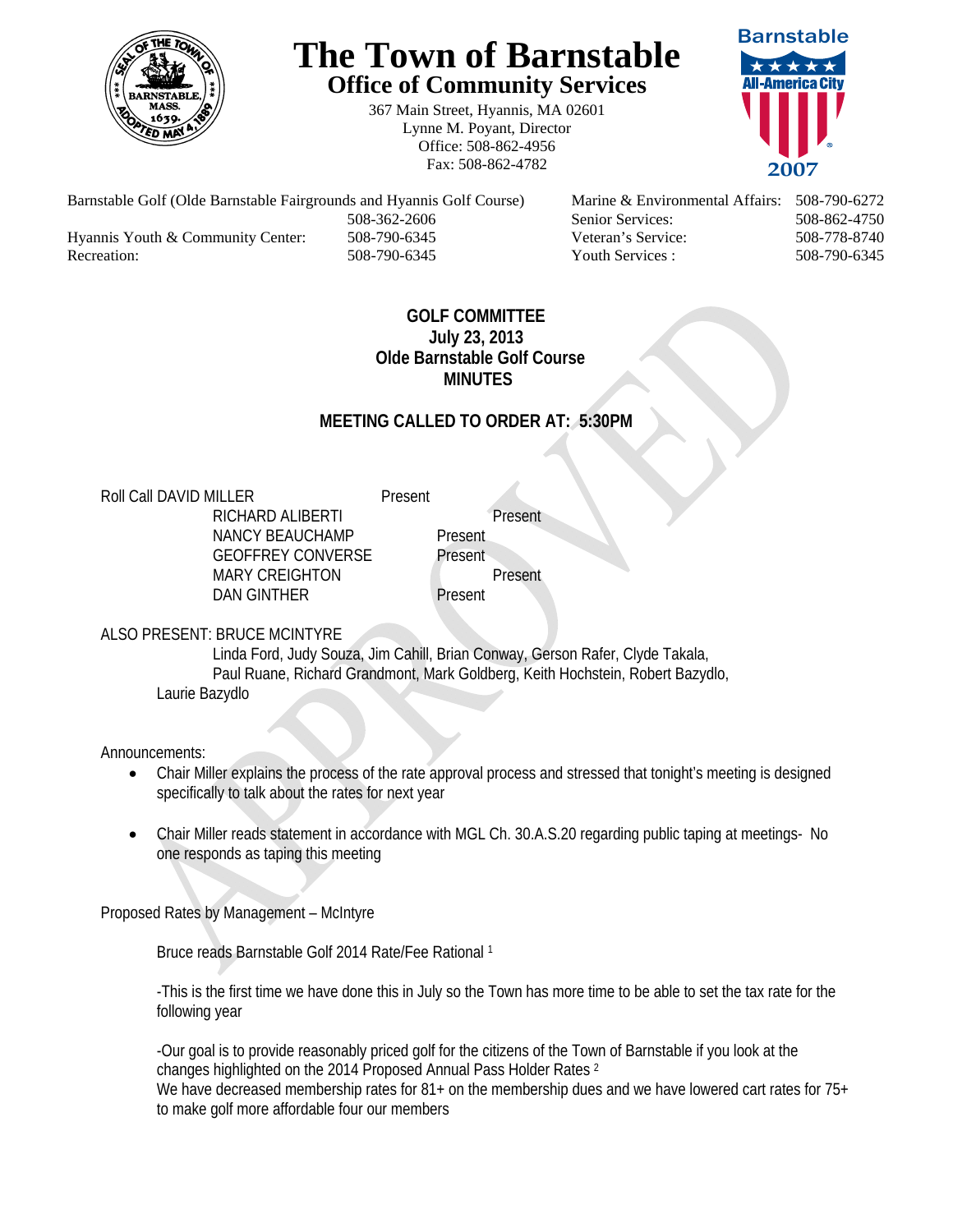Public Comments on rate proposal:

Paul Ruane asked what the revenue shortfall would be.

Bruce- we will not have one it will work out

Paul also asked if Hyannis is paying its own way and what is the capital improvement threshold.

Bruce – Yes Hyannis is paying its own way and the threshold is 50k

Mark Goldberg- Suggests that members that bring guests to play should have a reduced greens fee rate for those guests.

Brian Conway – Would like to compliment Bruce and the staff on the work done and the rates.

Golf Board Discussion on 2014 rates

Mary Creighton asked about the CIP and supports the proposed rates, good job.

Dan Ginther also supports the proposed rates

Geoff Converse also agrees with the new rates

Nancy Beauchamp also agrees with the new proposed rate

Richard Aliberti also agrees with the rates

Chair Miller also supports the rates but has his doubts because it is a tight budget.

 Chair Miller requests in his letter to the Town Manager that supports the rates he will also ask for the use of more capital with the board's approval –

Chair Miller also would like to thank Karen and Judy for the awesome job they do on the course and around the clubhouse

**Dan Ginther makes a motion to approve rates Mary Creighton seconds** 

**Vote: so voted unanimously**

**Dave Miller motions to add capital request to letter going to the Town Manager Geoff Converse seconds**

**Vote: so voted unanimously**